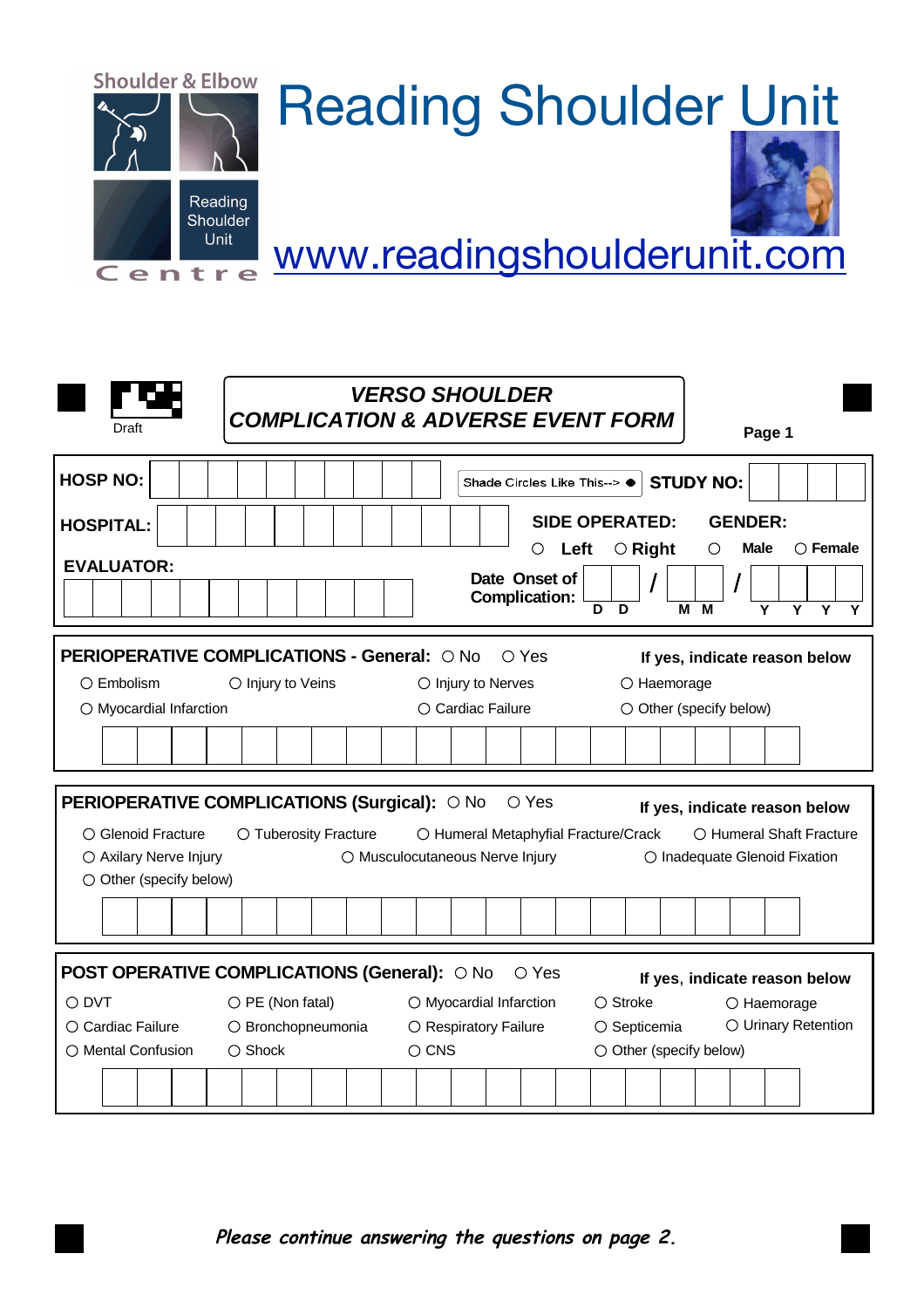

## *VERSO SHOULDER COMPLICATION & ADVERSE EVENT FORM* Page 2

|                                                            | <b>POST OPERATIVE COMPLICATIONS (Local): O No</b><br>$\circ$ Yes<br>If yes, indicate reason below:              |                                                                  |  |
|------------------------------------------------------------|-----------------------------------------------------------------------------------------------------------------|------------------------------------------------------------------|--|
| ○ Skin Necrosis                                            | O Lesser Tuberosity Avulsion<br>$\bigcirc$ Implant Instability<br>O Nerve Palsy                                 |                                                                  |  |
| ○ Superficial Infection                                    | ○ Clavicular Fracture<br>○ Wound Breakdown<br>○ Subscapularis Breakdown                                         |                                                                  |  |
| O Deep Infection                                           | O Deltoid Dysfunction / Paralysis<br>$\bigcirc$ Dislocation                                                     | ○ Glenoid head disengagement                                     |  |
| ○ Glenoid fracture                                         | $\bigcirc$ Humeral fracture<br>$\circlearrowright$ Other (specify below)                                        |                                                                  |  |
|                                                            |                                                                                                                 |                                                                  |  |
|                                                            |                                                                                                                 |                                                                  |  |
| <b>LOST TO FOLLOW-UP:</b>                                  |                                                                                                                 |                                                                  |  |
|                                                            | If yes, indicate reason below<br>Has the patient been lost to follow-up? $\circ$ No<br>$\circ$ Yes              |                                                                  |  |
| ○ Deceased                                                 | $\circ$ No Trace<br>○ Refused to Return<br>$\circ$ Other (specify below)                                        |                                                                  |  |
|                                                            |                                                                                                                 |                                                                  |  |
| <b>DATE OF LAST REVIEW:</b>                                | $\overline{\mathsf{Y}}$<br>$\overline{Y}$<br>D<br>D<br>M<br>Y<br>Y<br>M                                         |                                                                  |  |
|                                                            |                                                                                                                 |                                                                  |  |
| <b>HOSP NO:</b>                                            | <b>STUDY NO:</b>                                                                                                |                                                                  |  |
| <b>HOSPITAL:</b>                                           | Gender: O                                                                                                       | $\bigcirc$ Female<br><b>Male</b>                                 |  |
|                                                            |                                                                                                                 |                                                                  |  |
| <b>SIDE OPERATED: O</b>                                    | Left<br>$\circ$ Right<br>Date Onset of<br><b>Complication:</b><br>Shade Circles Like This--> ●<br>D<br>D<br>M M | $\overline{Y}$<br>$\overline{\mathsf{Y}}$<br>$\overline{Y}$<br>Y |  |
| <b>REVISION:</b><br>$\bigcirc$ Yes                         | $\bigcirc$ No                                                                                                   |                                                                  |  |
| <b>REASONS FOR REVISION: O Loosening</b>                   | $\bigcirc$ Infection<br>$\circ$ Fracture<br>○ Dislocation ○ Severe Northing                                     |                                                                  |  |
|                                                            | O Other (Please specify below)<br>$\bigcirc$ Disengagement of component                                         |                                                                  |  |
|                                                            |                                                                                                                 |                                                                  |  |
| <b>IMPLANT REVISED:</b><br>Humeral Liner: O Replaced with: |                                                                                                                 |                                                                  |  |
|                                                            | ○ Removed                                                                                                       |                                                                  |  |
| Humeral Shell: O Replaced with:                            | ○ Removed                                                                                                       |                                                                  |  |
| Glenoid Head: O Replaced with:                             | $\bigcirc$ Removed                                                                                              |                                                                  |  |
| Glenoid Base O Replaced with:<br>Plate:                    | ○ Removed                                                                                                       |                                                                  |  |